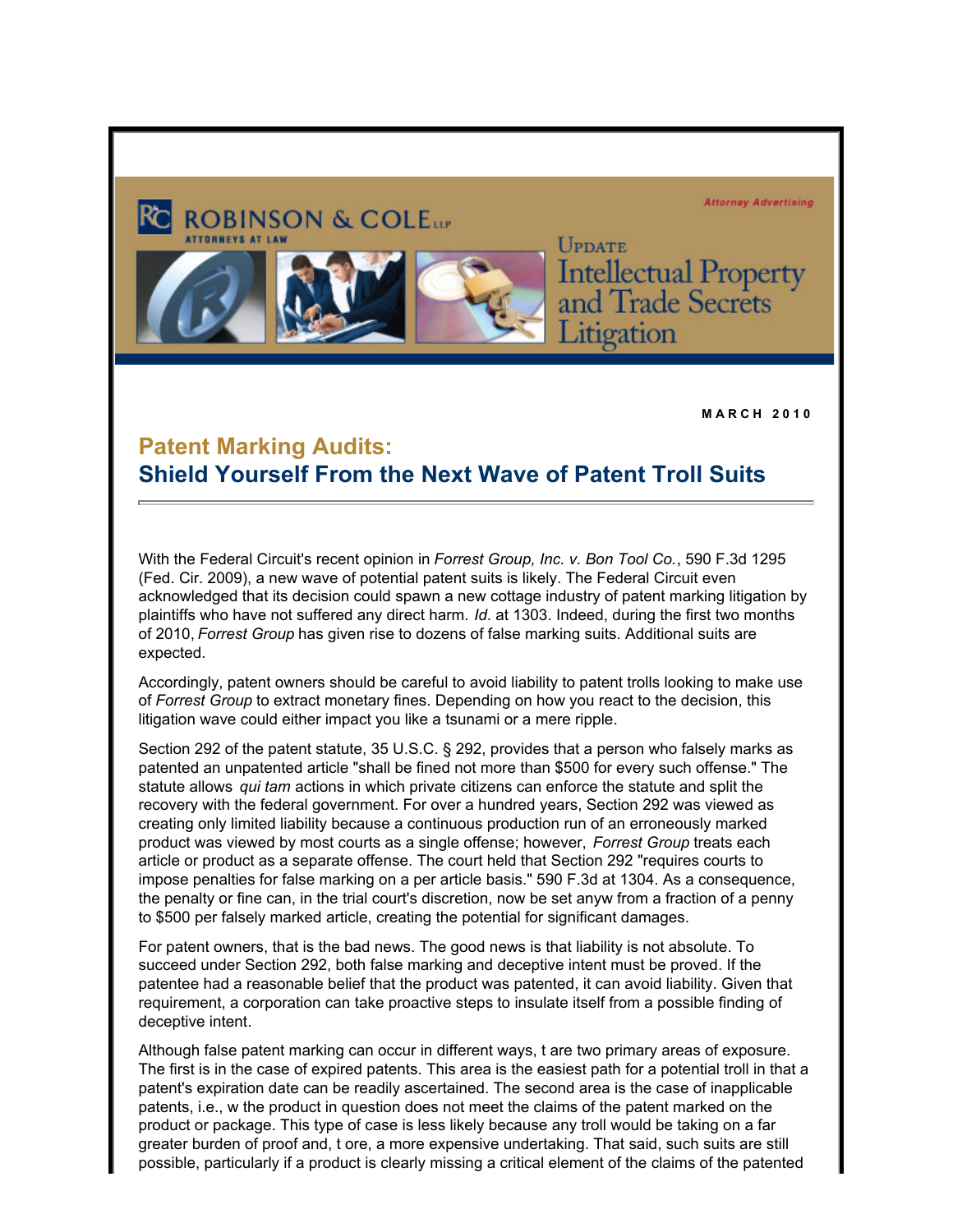invention or w a product continues to be marked after a patent has been invalidated in court or as a consequence of a reexam. To continue marking a product as patented after such a ruling runs the risk of liability under Section 292. That was the situation in *Forrest Group*.

How, then, can you minimize the risks in this area? You can take a number of simple steps.

- First, you should conduct an audit of your patent portfolio and create a calendaring system for tracking expiration dates and notifying the production/packaging personnel of the expiration of patents as they expire. Periodic audits should be conducted to update the calendaring system.
- Second, you should document the reasons or justifications for the marking of particular products, t y creating evidence of a party's good faith basis for the marking in question and to counter any assertion of an intent to deceive. Depending on the product, this may entail conducting an analysis of the product, as actually manufactured, to determine whether it meets the elements of one or more of the claims of the patent in question.
- Third, companies should revisit usage of the common practice of marking products as "may be covered by one or more of the following patents." Such conditional statements have been recognized as potentially misleading. See Pequignot v. Solo Cup Co., 540 F. Supp.2d 649, 654 (E.D. Va. 2008). Such markups might be viewed as deceptive if a company has not conducted a good faith analysis as to whether the product in question is covered by at least one claim of each of the listed patents. See Clontech Laboratories, Inc. v. Invitrogen Corporation, 406 F.3d 1347, 1352 (Fed. Cir. 2005).

For more information, please contact any member of the Intellectual Property and Trade Secrets Litigation Group:

| Bradford S. Babbitt<br>bbabbitt@rc.com<br>860-275-8209   | John R. Bauer<br>jbauer@rc.com<br>617-557-5936                                                                                              |                     |
|----------------------------------------------------------|---------------------------------------------------------------------------------------------------------------------------------------------|---------------------|
| Edward J. Heath<br>eheath@rc.com<br>860-275-8297         | William J. Kelleher III<br>wkelleher@rc.com<br>203-462-7514                                                                                 |                     |
| Brian E. Moran<br>bmoran@rc.com<br>203-462-7512          | Craig A. Raabe<br>craabe@rc.com<br>860-275-8304                                                                                             |                     |
| Ronald W. Zdrojeski<br>rzdrojeski@rc.com<br>860-275-8240 |                                                                                                                                             |                     |
|                                                          | The information in this legal update should not be considered legal<br>advice. Consult your attorney before acting on anything contained n. | Forward to a Friend |
|                                                          |                                                                                                                                             |                     |

*© 2010 Robinson & Cole LLP. All rights reserved. No part of this document may be reproduced, stored in a retrieval system, or transmitted in any form or by any means, electronic, mechanical, photocopying, recording, or otherwise, without prior written permission. This document should not be considered legal advice and does not create an attorney-client relationship between Robinson & Cole and you. Consult your attorney before acting on anything contained n. The views expressed n are those of the authors and not necessarily those of Robinson & Cole or any other individual attorney of Robinson & Cole.*

This email was sent to: **archive@rc.com**

This email was sent by: Robinson & Cole LLP 280 Trumbull Street Hartford, CT 06103 Attn: Business Development and Marketing